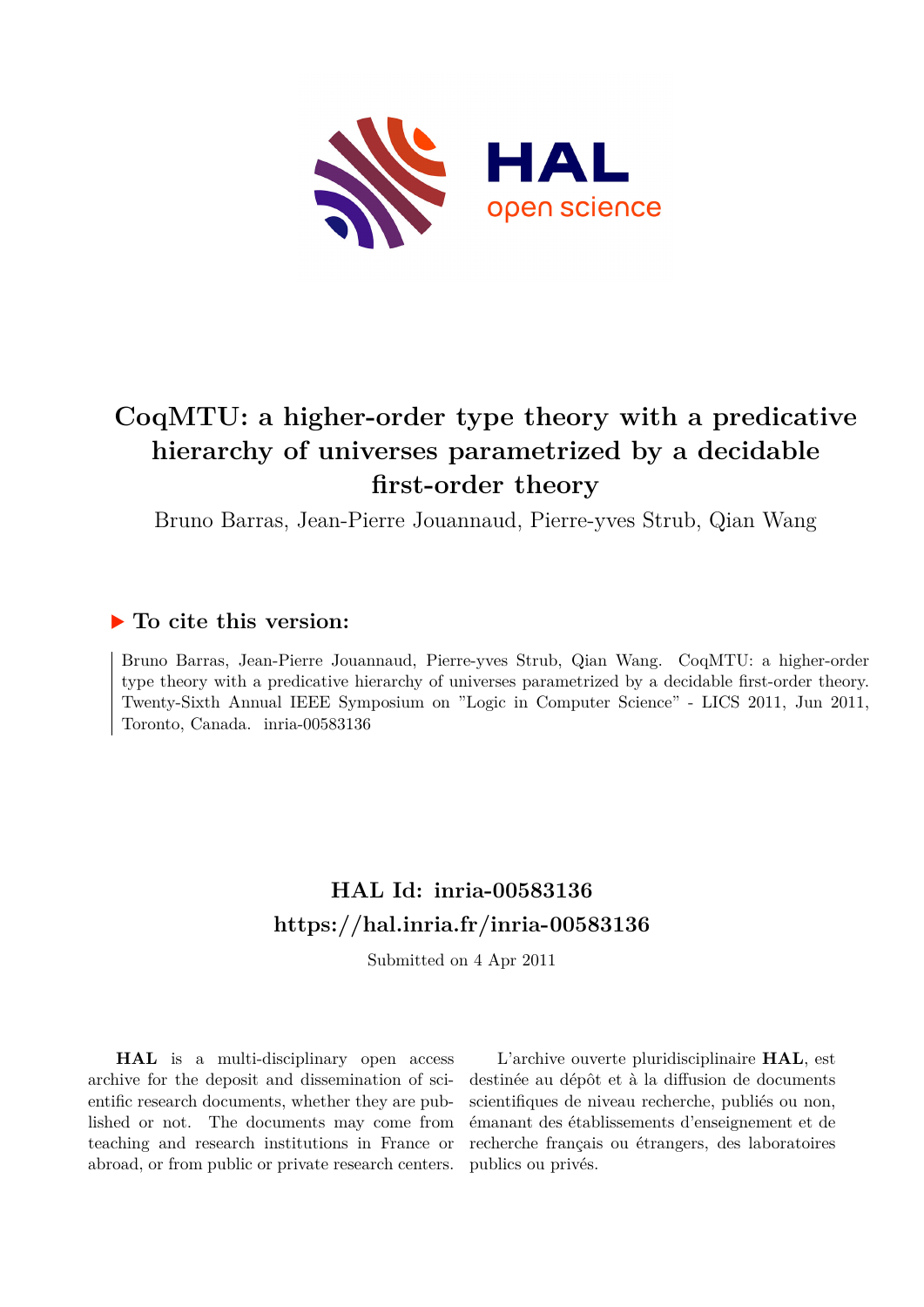# COQMTU: a higher-order type theory with a predicative hierarchy of universes parametrized by a decidable first-order theory

Bruno Barras INRIA Saclay - Île de France Orsay, France bruno.barras@inria.fr

Jean-Pierre Jouannaud INRIA-LIAMA Beijing, China jeanpierre.jouannaud@gmail.com

Pierre-Yves Strub Orsay, France pierre-yves@strub.nu

INRIA-MSR Joint Center TNLIST, Tsinghua University Qian Wang Beijing, China q-w04@mails.tsinghua.edu.cn

*Abstract*—We study a complex type theory, a Calculus of Inductive Constructions with a predicative hierarchy of universes and a first-order theory  $T$  built in its conversion relation. The theory  $\mathcal T$  is specified abstractly, by a set of constructors, a set of defined symbols, axioms expressing that constructors are free and defined symbols completely defined, and a generic elimination principle relying on crucial properties of first-order structures satisfying the axioms. We first show that COQMTU enjoys all basic meta-theoretical properties of such calculi, confluence, subject reduction and strong normalization when restricted to weak-elimination, implying the decidability of type-checking in this case as well as consistency. The case of strong elimination is left open.

### I. INTRODUCTION

Modern proof assistants based on the Curry-Howard isomorphism are now used for solving practical problems in various applicative areas, see for example the Trusted Labs' website.<sup>1</sup> These provers are considered secure because they allow the user to prove properties by building (possibly huge) proof terms which are then routinely checked by a trusted kernel. Since the design of such proof assistants allows them to be easily extended, they may incorporate sophisticated logical constructs before they can be proved sound with respect to the existing calculus.

For example, COQ is based on the calculus of constructions, but incorporates as well inductive types, co-inductive types, a predicative hierarchy of universes, implicit arguments, and a module system. The extension COQMT of COQ also includes the possibility of dynamically loading a decision procedure for a first-order theory which is then used in the conversion rule of the obtained calculus. So far, there is a paper proof of decidability of type checking (DTC) for CIC [1], as well as

This research is sponsored by NSFC Program (No.91018015) and 973 Program (No.2010CB328003) of China

<sup>1</sup>Trusted Labs has developed in Coq a formal model of a Java Card platform (including a virtual machine, a byte-code verifier and a linker for this language), and later on a proof that applet isolation is enforced by the platform, in the context of an open smart card. Such models passed the highest levels of certification of the Common Criteria standard. See for instance http://www.trusted-labs.com/spip.php?rubrique33.

a partial formal proof in COQ [2]. There is a paper proof of DTC for Luo's Extended Calculus of Constructions with weak elimination [3], an extension for the case of strong elimination restricted to a single predicative universe [4], and a paper proof of consistency which includes strong elimination together with arbitrarily many predicative universes [5]. There are paper proofs of DTC for various versions of CIC modulo a theory  $\mathcal{T}$  [6]–[8], and a formal proof of the last version. Calculi with module systems on the one hand, and with implicit arguments on the other hand have been studied separately in the context of CIC without universes [9], [10]. One could argue that proving DTC for a calculus modeling the type theory underlying Coo is just a matter of man power, but this is wrong. Luo's proof of DTC for CIC with universes and weak elimination does not scale to richer calculi with strong elimination. Inferring types for implicit arguments does not scale to built-in theories. And so on.

**Objective.** Our program is to bridge this gap between theory and practice by eventually showing DTC for a type theory including all features currently available in COQ, possibly revisiting some, like inductive types as well as including a few others like type classes. The program will be considered completed when a formal proof in COQ of DTC for such a type theory will be carried out, possibly under some strong settheoretic assumptions to make the encoding in COQ possible, therefore allowing us to state that an implementation of the type theory is a secure proof assistant.

Contribution. A first main contribution is a definition of a parametrized elimination principle for an abstract first-order theory  $\mathcal T$  constrained by three natural axioms: non-triviality, constructor-freeness, and completeness of definitions. This elegant notion captures various previous attempts of the authors which led to the implementation of COQMT. Our second contribution is the definition of COQMTU, and the proof that type-checking in COQMTU is decidable when only weakelimination is allowed in the first-order structure  $\mathcal{T}$ . The case of strong elimination is left open, and discussed in conclusion.

Significance. Besides being a step towards our program, COQMTU allows to encode Westbrook's Calculus of Nominal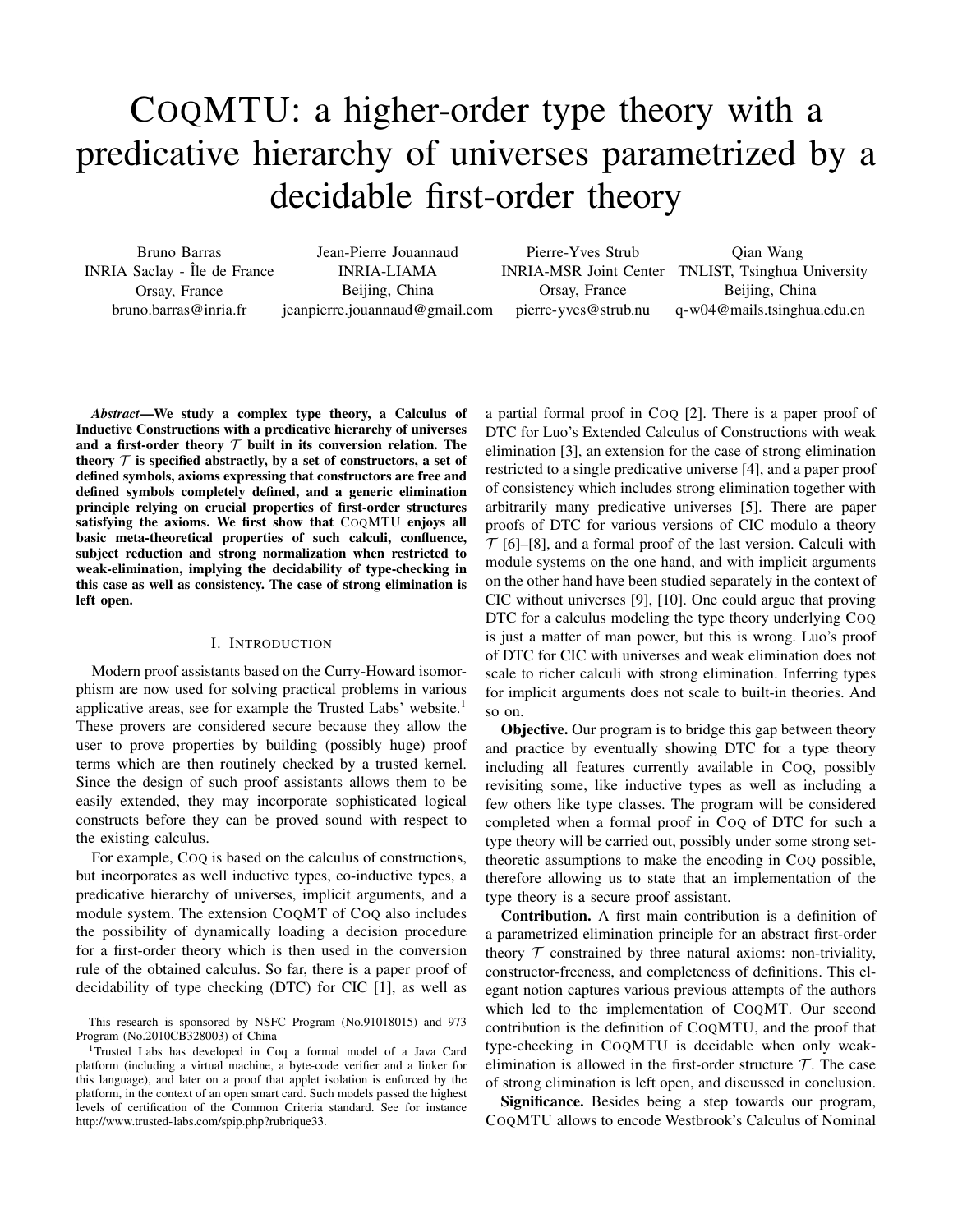Inductive Constructions, a recent advance towards the use of higher-order encodings in intensional type theory via a *nominal equational theory* expressing freshness conditions for variable names [11]. We therefore provide a proof of DTC (and consistency) for CNIC when restricted to weak elimination.

Correctness. Only instructive proofs are given here. A complete version of the paper can be found on the fourth author website. $<sup>2</sup>$  With the exception of strong normalization,</sup> our results are assessed by a development in COQ available on the third author website.<sup>3</sup>

## II. ABSTRACT CALCULUS

# *A. First-order theory* T

We consider a first-order mono-sorted algebra defined by a *sort* o, a non-empty set of *constructor symbols* C, a set of *defined symbols* D, and a set of *variables* X . We denote by  $T(C \oplus D, \mathcal{X})$  the set of (first-order) terms,  $T(C, \mathcal{X})$  the set of constructor terms,  $\mathcal{T}(\mathcal{D}, \mathcal{X})$  the set of defined terms, and drop the letter  $X$  for the respective sets of *ground* terms. Constructors and defined symbols are equipped with a fixed *arity*. We use  $t_{\Lambda}$  for the top function symbol in the term t, t for its *n*-tuple of *immediate subterms*, and  $|t|$  for its size. *Substitutions* are finite sets of pairs made of a variable and a term, written  $\{x_1 \mapsto t_1, \ldots, x_n \mapsto t_n\}$ . We write  $t\theta$  for the *instance* of t by the substitution  $\theta$ .

The semantics of the defined symbols is specified in an abstract form by a *decidable congruence*  $\leftrightarrow_{\mathcal{T}}^*$  over  $\mathcal{T}(\mathcal{C} \uplus \mathcal{C})$  $(D, \mathcal{X})$  (also called first-order theory) such that:

**Freeness.** For all constructor terms s, t,  $s \leftrightarrow_{\mathcal{T}}^* t$  iff  $s = t$ .

**Non-triviality.**  $\mathcal{T}(\mathcal{C})$  contains at least two different constructor terms.

**Completeness.** For all terms t in  $T(C \oplus D)$ , there exists a term u in  $T(\mathcal{C})$  (unique by *Freeness*) such that  $t \leftrightarrow_{\mathcal{T}}^* u$ .

Terms s, t such that  $s \leftrightarrow_{\mathcal{T}}^* t$  are called  $\mathcal{T}$ *-equivalent*. The following technical lemma follows from *Non-triviality*:

**Lemma II-A.1.** *Let*  $u, v$  *be first-order terms such that*  $u \leftrightarrow_{\mathcal{I}}^*$ v*. Then, there exists a term* w *that* simplifies u *and* v*, that is*  $u \leftrightarrow_{\mathcal{T}}^* w$ ,  $Var(w) \subseteq Var(u) \cap Var(v)$ , and  $w_{\Lambda} \in \mathcal{C}$  if either u *or* v *has a constructor root.*

*Proof:* Let u, v be first-order terms such that  $u \leftrightarrow_{\mathcal{T}}^* v$ , assuming wlog that  $u_\Lambda \in \mathcal{C}$  if either u or v has a constructor root. The proof is by induction on  $Y = Var(u) \setminus Var(v)$ . If  $Y = \emptyset$ , let  $w = u$ . Otherwise, let  $u' = u\{x \mapsto g\}$  for some  $x \in Y$  and  $g \in \mathcal{T}(\mathcal{C} \oplus \mathcal{D})$  (using *Non-triviality*). By definition of Y,  $v = v\{x \mapsto g\}$ . Since  $\leftrightarrow_{\mathcal{T}}^*$  is a congruence,  $u' \leftrightarrow_{\mathcal{T}}^* v$ . Since  $u'_{\Lambda} = u_{\Lambda}$ , we conclude by application of the induction hypothesis to  $u'$ ,  $v$ .

Quite important, popping up constructors from arbitrary terms by using  $T$  cannot be done *ad libitum*:

**Lemma II-A.2.** Let  $t \in \mathcal{T}(\mathcal{C} \oplus \mathcal{D}, \mathcal{X})$ . Then, there exists a *natural number n such that for all u*, *v satisfying* (*i*)  $t \leftrightarrow_{\mathcal{T}}^* u$ *and (ii)*  $u = v\theta$  *with*  $v \in \mathcal{T}(\mathcal{C}, \mathcal{X})$ *, we have*  $|v| < n$ *.* 

*Proof:* By contradiction. We assume some term  $t \in$  $T(C \oplus D, X)$  such that, for any natural number *n*, there exists some pair  $(u, v)$  satisfying  $(i, ii)$  and  $|v| \geq n$ . Then, there must exists an infinite sequence of terms  $\{v_i \theta_i\}_i$  with  $|v_i| \geq n_i$ , where  $\{n_i\}_i$  is a strictly increasing sequence of natural numbers. Let now  $\sigma$  be a substitution replacing all variables in  $X$  by some (arbitrary) ground term. Then,  $t\sigma$  has infinitely many equivalent ground terms  $v_i\theta_i\sigma$ . By *Completeness* there exists  $w_i \in \mathcal{T}(\mathcal{C})$  such that  $w_i \leftrightarrow_{\mathcal{T}}^* v_i \theta_i \sigma$ . By *Freeness*,  $w_i$  is unique, and since  $\leftrightarrow^*$  is a congruence,  $w_i = v_i \gamma_i$ , where  $\gamma_i$  is a constructor substitution, hence  $|w_i| \ge |v_i|$ . Consider  $w_1$  and  $v_k$  such that  $|v_k| > |w_1|$ , hence  $|w_k| \ge |v_k| > |w_1|$ . Then  $w_1$  and  $w_k$  must be different, contradicting *Freeness*.

Note that our first-order framework is slightly restrictive, since we have assumed that the first-order algebra is monosorted. Moving to a multi-sorted algebra is easy, to the price of more complex notations.

Our paradigmatic first-order theory is Presburger Arithmetic, whose well-known alphabet is  $C = \{0, S\}$  and  $D = \{+\}$ . Presburger arithmetic satisfies our axioms, as well as a useful stronger form of completeness that gives more computational strength:

**Extensional completeness** For all terms  $t \in \mathcal{T}(\mathcal{C} \oplus \mathcal{D}, \mathcal{X})$  $\mathcal{T}(\mathcal{D}, \mathcal{X})$ , there exists a term  $u \in \mathcal{T}(\mathcal{C} \oplus \mathcal{D}, \mathcal{X})$  such that (i)  $t \leftrightarrow_{\mathcal{T}}^* u$  and (ii)  $u_{\Lambda} \in \mathcal{C}$ .

Note that we only use the unquantified fragment of Presburger arithmetic. For example, we could have taken the unquantified fragment of Peano arithmetic, which is decidable as well.

#### *B. Pseudo-terms*

Since our abstract calculus contains the calculus of constructions, universes, and a first-order theory  $\leftrightarrow_{\mathcal{T}}^*$ , its term language contains the usual term constructions of CC, universes and terms from the first-order language. Incorporating the latter into the type-theoretic language is easily done by declaring the first-order function symbol as higher-order constants in the calculus. In the example of Presburger arithmetic, this gives 0 : nat, S : nat  $\rightarrow$  nat, and +: nat  $\rightarrow$  nat  $\rightarrow$  nat. Then, *fully applied* terms like  $(+ 0 0)$  correspond to firstorder terms, while non-fully applied ones like  $(+ 0)$  do not.

We describe our language via BNF-style definitions:

Universes: our universes are classically Prop and  $Type_j$ , where  $j$  is a strictly positive integer. In the sequel, we shall identify Prop with  $Type_0$  whenever convenient. This goes against the COQ tradition of identifying Prop with  $Type_{-1}$ and  $Set$  with  $Type_0$ , but is a natural fit with the predicativity of Set. Then,

$$
s := \mathbf{Type}_{j \geq 0}
$$

<sup>2</sup>http://formes.asia/people/Wang.Qian

<sup>3</sup>http://strub.nu/research/coqmt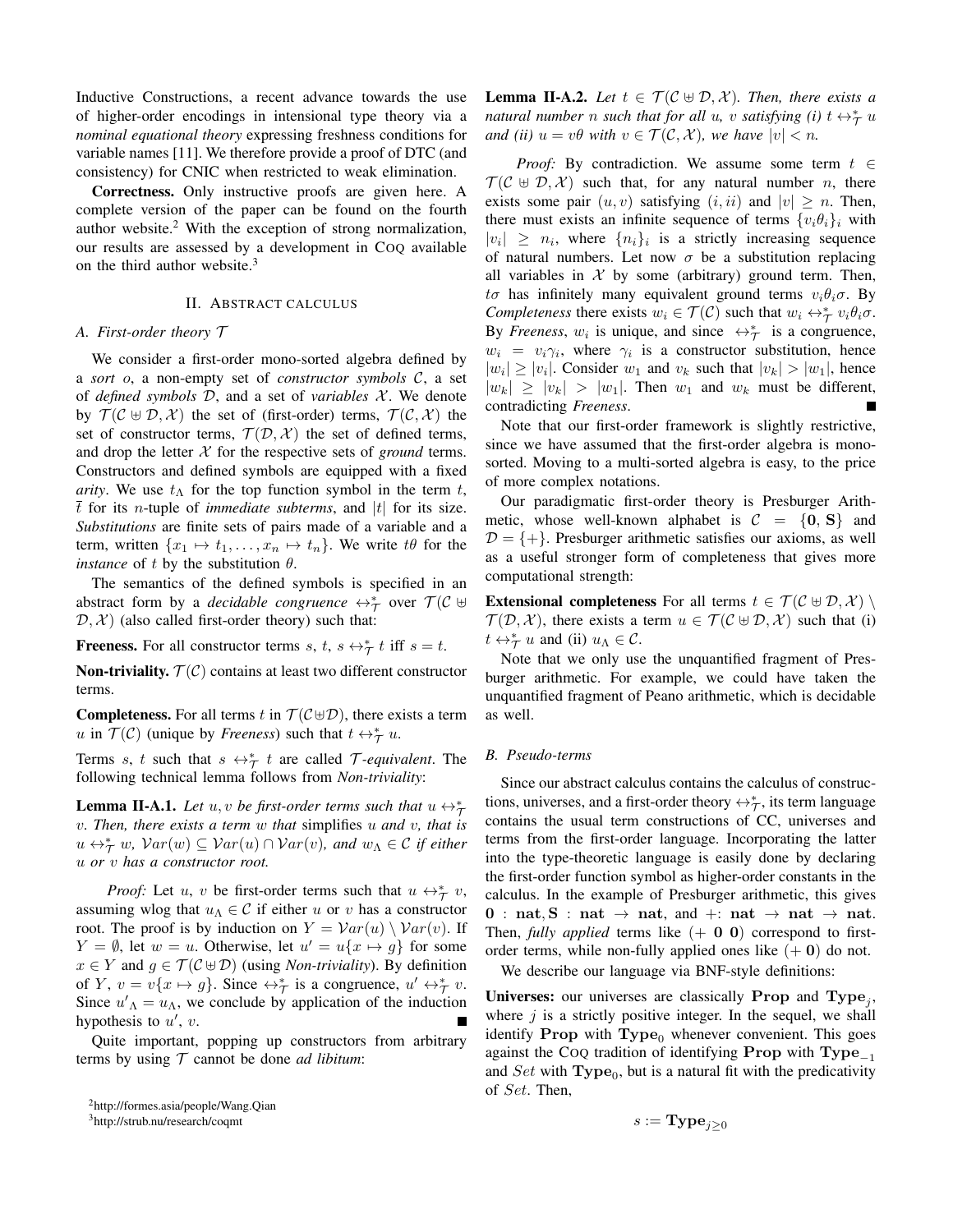**Variables:** variables are elements of the denumerable set  $Var$ containing  $X$  as a subset.

**First-order constants:** we denote by  $\sigma$  the type of our firstorder algebraic expressions, and (abusing notations) by  $\mathcal C$  and  $D$  the sets of higher-order constants corresponding to the constructors and defined symbols respectively.

Pseudo terms: The pseudo terms are defined as usual:

$$
t, u, T, U ::= s \mid o \mid C \mid D \mid Var
$$
  
\n
$$
\mid t u \mid \lambda[x : U]. t \mid \forall (x : U). T
$$
  
\n
$$
\mid \text{ELIM}_{o}(T, \overrightarrow{u}, t).
$$

In the case of Presburger arithmetic,  $ELIM_n(T, u, v, t)$  stands for the more usual Gödel's (primitive) recursor at higher type  $rec(T, t, u, v)$ . We denote by  $FV(t)$  the set of free variables of a term t, and by |t| its size, counting the non-variable nodes of its tree representation.

Pseudo substitutions: A (pseudo) *substitution* of *domain*  $\mathcal{D}om(\theta) = \{x_1, \ldots, x_n\}$  is a sequence  $\{x_1 \mapsto t_1, \ldots, x_n \mapsto$  $t_n$  where the  $x_i$ 's are distinct variables and the  $t_i$ 's are terms. A substitution  $\theta$  acts on a term u by replacing all the free occurrences of the variables  $x_i$ 's in u by the corresponding  $t_i$ 's, possibly renaming bound variables. We shall sometimes abbreviate  $\{x_1 \mapsto t_1, \dots x_n \mapsto t_n\}$  by  $\{x_n \mapsto t_n\}$ , and denote by  $\theta_{\vert \neq x}$  the restriction of  $\theta$  to the domain  $\mathcal{D}om(\theta) \setminus \{x\}.$ 

# *C. Embedding the algebraic world*

A pseudo-term is *algebraic* if it contains symbols in C, D, X only besides application, and is fully applied. Algebraic terms are identified with terms in  $\mathcal{T}(\mathcal{C} \oplus \mathcal{D}, \mathcal{X})$ . An arbitrary pseudoterm t can be written as  $t = \hat{t}\theta_t$  where  $\hat{t}$  is an algebraic term, called *cap* of t, and  $\theta_t$  is a substitution. We require that all variables in the cap are fresh. The cap  $\hat{t}$  is *trivial* if it is a variable in  $X$ . A pseudo-term is an *alien* if it has only trivial caps. A cap is *maximal* if  $\theta_t(x)$  is an alien for every x in its domain.

**Definition II-C.1.** The relation  $\leftrightarrow^*_{\mathcal{T}}$  is extended to pseudoterms, by induction, as follows:

- (1)  $\hat{u}\theta_u \leftrightarrow_{\mathcal{T}}^* v = \hat{v}\theta_v$  iff either  $\hat{u}$  or  $\hat{v}$  is not a variable,  $\hat{u} \leftrightarrow_{\mathcal{T}}^* \hat{v}$  and  $\theta_u \leftrightarrow_{\mathcal{T}}^* \theta_v$ ,
- (2)  $\lambda[x : T] \cdot t \leftrightarrow_{\mathcal{T}}^* v = \lambda[x : W] \cdot w$  iff  $T \leftrightarrow_{\mathcal{T}}^* W$  and  $t \leftrightarrow_{\mathcal{T}}^* w$ ,
- (3)  $\forall (x : T_1) \ldotp T_2 \leftrightarrow^*_{\mathcal{T}} \forall (x : W_1) \ldotp W_2$  iff  $T_1 \leftrightarrow^*_{\mathcal{T}} W_1$  and  $T_2 \leftrightarrow^*_{\mathcal{T}} W_2$ ,
- (4)  $ELIM_o(Q_1, \vec{f_1}, t_1) \leftrightarrow^*_{\mathcal{T}} \underline{ELIM}_o(Q_2, \vec{f_2}, t_2)$  iff  $Q_1 \leftrightarrow_{\mathcal{T}}^* Q_2$ ,  $\overrightarrow{f_1} \leftrightarrow_{\mathcal{T}}^* \overrightarrow{f_2}$  and  $t_1 \leftrightarrow_{\mathcal{T}}^* t_2$ ,
- (5)  $M N \leftrightarrow_{\mathcal{T}}^* M' N'$  iff  $M \leftrightarrow_{\mathcal{T}}^* M'$  and  $N \leftrightarrow_{\mathcal{T}}^* N'$ ,
- (6) otherwise,  $u \leftrightarrow_{\mathcal{T}}^* v$  iff  $u = v$

where  $\vec{u} \leftrightarrow_{\tau}^* \vec{v}$  is the component-wise extension of  $\leftrightarrow_{\tau}^*$ , and  $\theta_u \leftrightarrow_{\mathcal{T}}^* \theta_v \text{ iff } \forall x \in \mathcal{D}om(\theta_u) \cap \mathcal{D}om(\theta_v), \ \theta_u(x) \leftrightarrow_{\mathcal{T}}^* \theta_v(x).$ 

By induction on the size of terms, we easily get:

**Lemma II-C.2.**  $\leftrightarrow_{\mathcal{T}}^*$  is a congruence on pseudo terms.

We now lift the first-order properties to pseudo-terms:

**Lemma II-C.3.** Let  $t = \hat{t}\theta_t$  such that  $\hat{t} \in \mathcal{T}(\mathcal{C} \oplus \mathcal{D}, \mathcal{X})$  $\mathcal{T}(\mathcal{D}, \mathcal{X})$ . Then, there exists  $s = \hat{s}\theta_s$  such that,  $\hat{s}_\Lambda \in \mathcal{C}$ ,  $s \leftrightarrow^*_{\mathcal{T}}$ t and  $\text{FV}(s) \subseteq \text{FV}(t)$ .

**Lemma II-C.4.** *Let u*, *v s.t.*  $u \leftrightarrow_{\mathcal{T}}^* v$  *and*  $u_{\Lambda}$ ,  $v_{\Lambda} \in \mathcal{C}$ *. Then*  $u_{\Lambda} = v_{\Lambda}$  and  $\overline{u} \leftrightarrow_{\mathcal{T}}^* \overline{v}$ .

Definition II-C.5. We inductively define the notion of *pseudoterms simplification* as follows:

(1)  $\hat{v}\theta_v$  simplifies  $\hat{u}\theta_u$  iff

- $\hat{u}$  is not a variable,  $\hat{v}$  simplifies  $\hat{u}$ , and  $\theta_v$  simplifies  $\theta_u$ (that is,  $\forall x \in \mathcal{D}om(\theta_v)$ ,  $\theta_v(x)$  simplifies  $\theta_u(x)$ )
- (2)  $\lambda[x:U']$ . t' simplifies  $\lambda[x:U]$ . t iff  $U'$  simplifies  $U$  and  $t'$  simplifies  $t$ ,
- (3)  $\forall (x:U'). V'$  simplifies  $\forall (x:U). V$  iff  $U'$  simplifies  $U$  and  $V'$  simplifies  $V$ ,

(4) 
$$
M' N'
$$
 simplifies  $M N$  iff  
\n $M'$  simplifies  $M$  and  $N'$  simplifies  $N$ ,

(5)  $ELIM<sub>o</sub>(Q',$  $\overrightarrow{f}', t'$ ) simplifies  $\text{ELIM}_o(Q, \overrightarrow{f}, t)$  iff  $Q'$ ,  $t'$  and  $\stackrel{t}{\rightarrow}$  $\overrightarrow{f}$  simplify  $Q$ ,  $t$  and  $\overrightarrow{f}$ ,  $\overrightarrow{f}$  resp. simplify  $Q$ ,  $t$  and  $\overrightarrow{f}$ ,

(6) otherwise, v simplifies u iff  $u = v$ 

Note that  $v \leftrightarrow_{\mathcal{T}}^* u$  as soon as v simplifies u. We now show that a common simplified term always exists for any pair of ↔<sup>∗</sup> T -convertible pseudo-terms:

**Lemma II-C.6.** Let u, v be pseudo-terms such that  $u \leftrightarrow_{\mathcal{T}}^* v$ . *Then, there exists a term* w *that* simplifies u *and* v*.*

*Proof:* By induction on  $|u| + |v|$ , cases according to Definition II-C.1 and using Lemma II-A.1.

Well-foundedness of subterm is compatible with  $\leftrightarrow^*_{\mathcal{T}}$ :

**Definition II-C.7.** We define the *constructor size*  $n<sub>C</sub>(t)$  of a term  $t$  to be the maximum of the following set:

$$
\left\{ |v| \middle| \begin{array}{l} v \in \mathcal{T}(\mathcal{C}, \mathcal{X}) \\ t \leftrightarrow_{\mathcal{T}}^* v \theta \text{ for some substitution } \theta \end{array} \right\}
$$

Lemma II-C.8. *Let* t *be a term. Then, there exists a natural number n* such that for any pseudo-term *u*, if (i)  $t \leftrightarrow_{\mathcal{T}}^* u$  and *(ii)*  $u = v\theta$  *with*  $v \in \mathcal{T}(\mathcal{C}, \mathcal{X})$ *, then*  $|u| < n$ *.* 

*Proof:* By induction on the size of  $t$ , use of Definition II-C.1 and Lemma II-A.2.

**Corollary II-C.9.** *Let*  $t \in \mathcal{T}(\mathcal{C} \oplus \mathcal{D}, \mathcal{X})$  *such that (i)*  $t \leftrightarrow_{\mathcal{T}}^* u$ *and (ii)*  $u = c(u_1, \ldots, u_n)$ *. Then*  $n_c(t) > n_c(u_i)$  *for any*  $i \in [1..n]$ .

### *D. Reduction*

There are three kinds of reduction in our calculus:  $\beta$ reduction  $(\rightarrow_{\beta})$ , *ι*-reduction  $(\rightarrow_{\iota})$ , and *ι* $_{\mathcal{T}}$ -reduction  $(\rightarrow_{\iota})$ , whose union is denoted by  $\rightarrow_{\beta\iota\tau}$ .

[β reduction]  $(\lambda [x : T], u)t \rightarrow_\beta u\{x \mapsto t\}$ 

[ $\iota$  reduction]  $\rightarrow$ <sub>c</sub> is the same as in CIC. It is reserved for *big* inductive types - that is, inductive types having a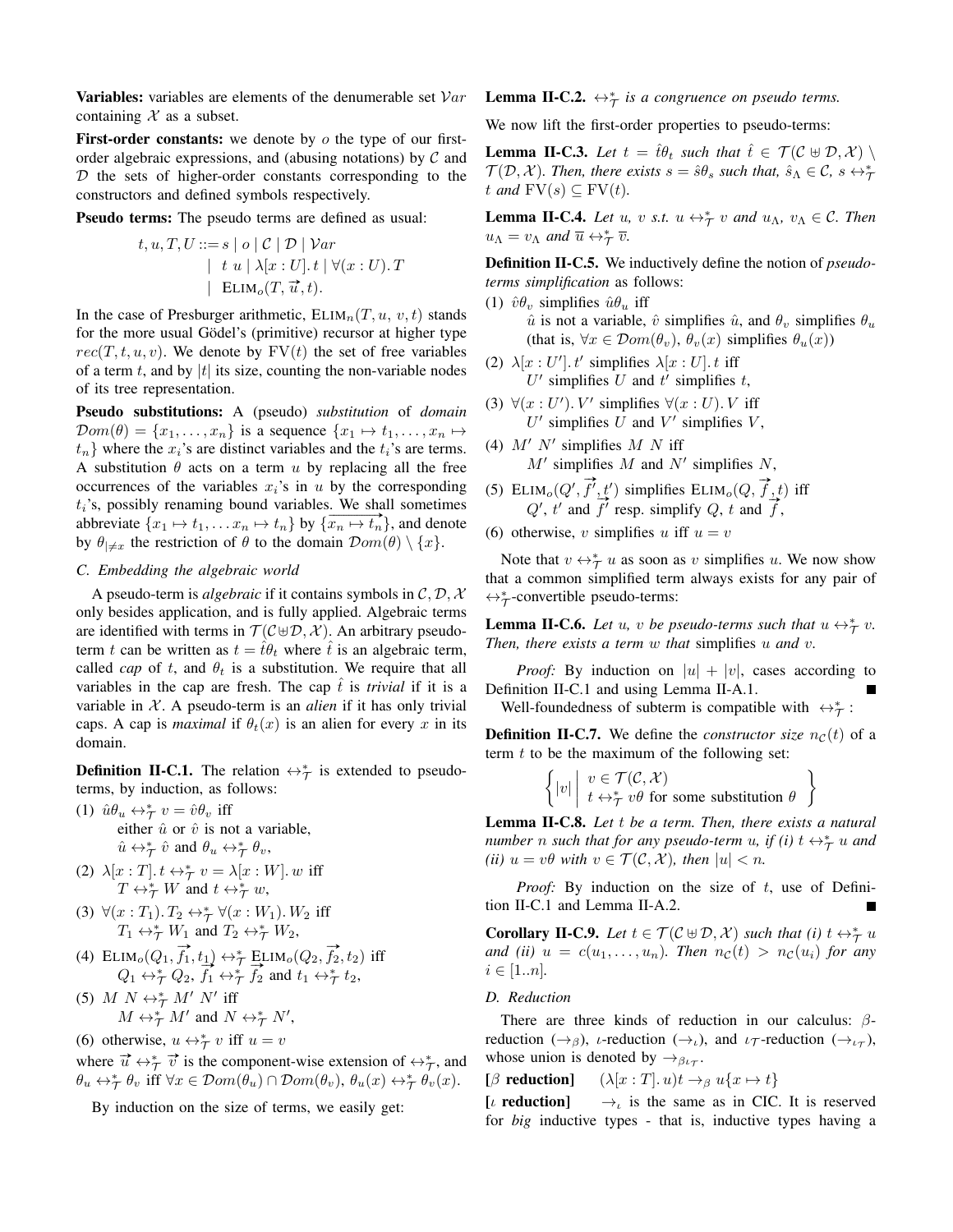constructor taking a functional argument - which cannot be declared as a first-order algebra equipped with a decidable theory  $\mathcal{T}$ .

[ $\iota_{\mathcal{T}}$  reduction]  $\rightarrow_{\iota\tau}$  generalizes pure *ι*-reduction in the sense that the latter is a particular case of the former for (small) inductive types whose constructors are first-order. For our example of Presburger arithmetic, we have:

ELIM<sub>n</sub>(Q, 
$$
f_0
$$
,  $f_s$ ,  $t$ )  $\rightarrow$  <sub>$\iota$</sub>  $\rightarrow$   $\begin{cases} f_0 & (1) \\ f_s u \text{ ELIM}_n(Q, f_0, f_s, u) & (2) \end{cases}$ 

with

- $t \leftrightarrow_{\mathcal{T}}^* 0$  for case (1), and
- $\exists u, t \leftrightarrow_{\mathcal{T}}^* S u$  and S u simplifies t for case (2).

With the traditional elimination rule,  $t$  is identical to  $S$   $u$ , and therefore,  $u$  is typable when  $t$  is typable, and has a smaller size. Our requirement that  $S \, u$  simplifies t is essential: it ensures that  $u$  has a strictly smaller constructor size, and that it is typable when  $u$  is, as we shall see later. Furthermore, Lemma II-C.6 ensures that such a term exists as soon as  $t$  is  $\mathcal T$ -equivalent to a term headed by S.

Using elimination, we can now define multiplication and more by induction. Of course, these definitions *cannot* be used in the elimination schema, which relies on the sole theory  $\mathcal{T}$ . Using them would require to have them in the first order theory  $\tau$  itself.

In the sequel, we assume for simplicity of notations that all inductive types are given as algebraic types equipped with a decidable equational theory, the trivial one for traditional (small) inductive types. Accommodating big inductive types in the traditional way is no challenge: the whole metatheory including strong-normalization is the same, provided all inductive types are at the propositional level. This would *not* be the case if inductive types were defined at the predicative level, because we could not use the proof-irrelevant interpretation we use here for proving strong normalization.

**Notations** we use the notations:  $\rightarrow$  for  $\rightarrow$   $\beta_{\ell\tau}$ ,  $\leftarrow$  for the inverse of  $\rightarrow$ ,  $\rightarrow^*$  for its reflexive, transitive closure,  $\leftrightarrow^*$ for its symmetric, reflexive, transitive closure, and  $\simeq$  for the *conversion* relation defined as  $(\leftrightarrow_{\mathcal{T}}^* \cup \leftrightarrow^*)^*$ .

Reductions are extended to substitutions as expected. For instance,  $\theta \rightarrow_{\beta \iota_{\mathcal{T}}} \theta'$  iff  $\theta(x) \rightarrow_{\beta \iota_{\mathcal{T}}} \theta'(x)$  for some variable  $x \in \mathcal{D}om(\theta) = \mathcal{D}om(\theta')$  and  $\theta_{\vert \neq x} = \theta_{\vert \neq x}$ . Given  $t, t', \theta, \theta'$ such that  $t \to_{\beta \iota_{\mathcal{T}}}^* t'$  and  $\theta \to_{\beta \iota_{\mathcal{T}}}^* \theta'$ , it is clear that  $t\theta \to_{\beta \iota_{\mathcal{T}}}^*$  $t'\theta'$ .

## *E. Typing*

An environment  $\Gamma$  is a sequence of pairs made of a (fresh) variable and a pseudo-term. We denote by  $\mathcal{D}om(\Gamma) = \{x_i \mid$  $x_i : T_i \in \Gamma$  the *domain* of the environment Γ. We often consider environments as substitutions, writing  $x\Gamma = T$  if  $x: T \in \Gamma$ . An environment  $\Delta$  *contains* an environment  $\Gamma$ , written  $\Gamma \subseteq \Delta$ , if all pairs in  $\Gamma$  appear in  $\Delta$  in the same order. An environment Γ ′ *simplifies* an environment Γ if T ′

[**VAR**] 
$$
\frac{\Gamma \vdash T : \textbf{Type}_j}{\Gamma, x : T \vdash x : T} x \notin \mathcal{D}om(\Gamma)
$$

[**WEAK**] 
$$
\frac{\Gamma \vdash t : T, \quad \Gamma \vdash V : \textbf{Type}_j}{\Gamma, x : V \vdash t : T} x \notin \mathcal{D}om(\Gamma)
$$

$$
\text{[LAM]} \frac{\Gamma,(x:U) \vdash t:V \qquad \Gamma \vdash \forall (x:U).V: \mathbf{Type}_j}{\Gamma \vdash \lambda[x:U].t: \forall (x:U).V}
$$
\n
$$
\Gamma \vdash u: \forall (x:U).V \qquad \Gamma \vdash v:U
$$

$$
\frac{\text{[APP]}}{\Gamma \vdash u \ v : V[x \mapsto v]}
$$

[Conv] 
$$
\frac{\Gamma \vdash t : U \qquad \Gamma \vdash U' : \textbf{Type}_j}{\Gamma \vdash t : U'}
$$
  $U \simeq U'$ 

$$
[\mathsf{HIERARCHY}_{j\geq 0}]\; \frac{}{\vdash \mathbf{Type}_{j}:\mathbf{Type}_{j+1}}
$$

$$
\text{[CUM}_{j\geq 0}\text{]} \, \frac{\Gamma \vdash T : \textbf{Type}_j}{\Gamma \vdash T : \textbf{Type}_{j+1}}
$$

$$
\text{[IMPRED]} \quad \frac{\Gamma \vdash U : \mathbf{Type}_j \qquad \Gamma, x : U \vdash V : \mathbf{Type}_0}{\Gamma \vdash \forall (x : U) . \ V : \mathbf{Type}_0}
$$

$$
[PRED] \frac{\Gamma \vdash U : \textbf{Type}_i \quad \Gamma, x : U \vdash V : \textbf{Type}_{j \neq 0}}{\Gamma \vdash \forall (x : U). V : Type_{max(i,j)} }
$$
\n
$$
[nat] \frac{\Gamma}{\vdash nat : \textbf{Type}_0}
$$
\n
$$
[0] \frac{\Gamma}{\vdash 0 : nat} \quad [S] \frac{\Gamma}{\vdash S : nat \rightarrow nat}
$$
\n
$$
[+] \frac{\Gamma}{\vdash +: nat \rightarrow nat \rightarrow nat}
$$
\n
$$
\Gamma \vdash t : nat
$$
\n
$$
\Gamma \vdash P : \forall (x : nat). \textbf{Type}_0 \quad \Gamma \vdash f_0 : P \text{ 0}
$$
\n
$$
[ELIM] \frac{\Gamma \vdash f_S : \forall (x : nat). (P \ x \rightarrow P \ (S \ x))}{\Gamma \vdash ELIM_n(P, f_0, f_S, t) : P \ t}
$$



simplifies T for some pairs  $x : T \in \Gamma$  and  $x : T' \in \Gamma'$ . An environment  $\Gamma$  *reduces* to an environment  $\Gamma$  if T reduces to  $T'$ for some pairs  $x : T \in \Gamma$  and  $x : T' \in \Gamma'$ . Two environments Γ, Γ' are *compatible* modulo a relation R on pseudo-terms if for any  $x \in \mathcal{D}om(\Gamma) \cap \mathcal{D}om(\Gamma')$ ,  $(x\Gamma) \mathcal{R} (x\Gamma')$ .

Our typing rules given at Figure 1 come in three parts: for CC, for the universes, and for the first-order symbols.

**Definition II-E.1.** Given  $\Gamma \vdash M : N$  for some environment Γ and terms  $M, N$ , we say that:

- Γ is a *valid* environment,
- M is a Γ*-term* (*well-typed* term under Γ),
- M is a Γ*-type* (*well-typed* type under Γ), if N is an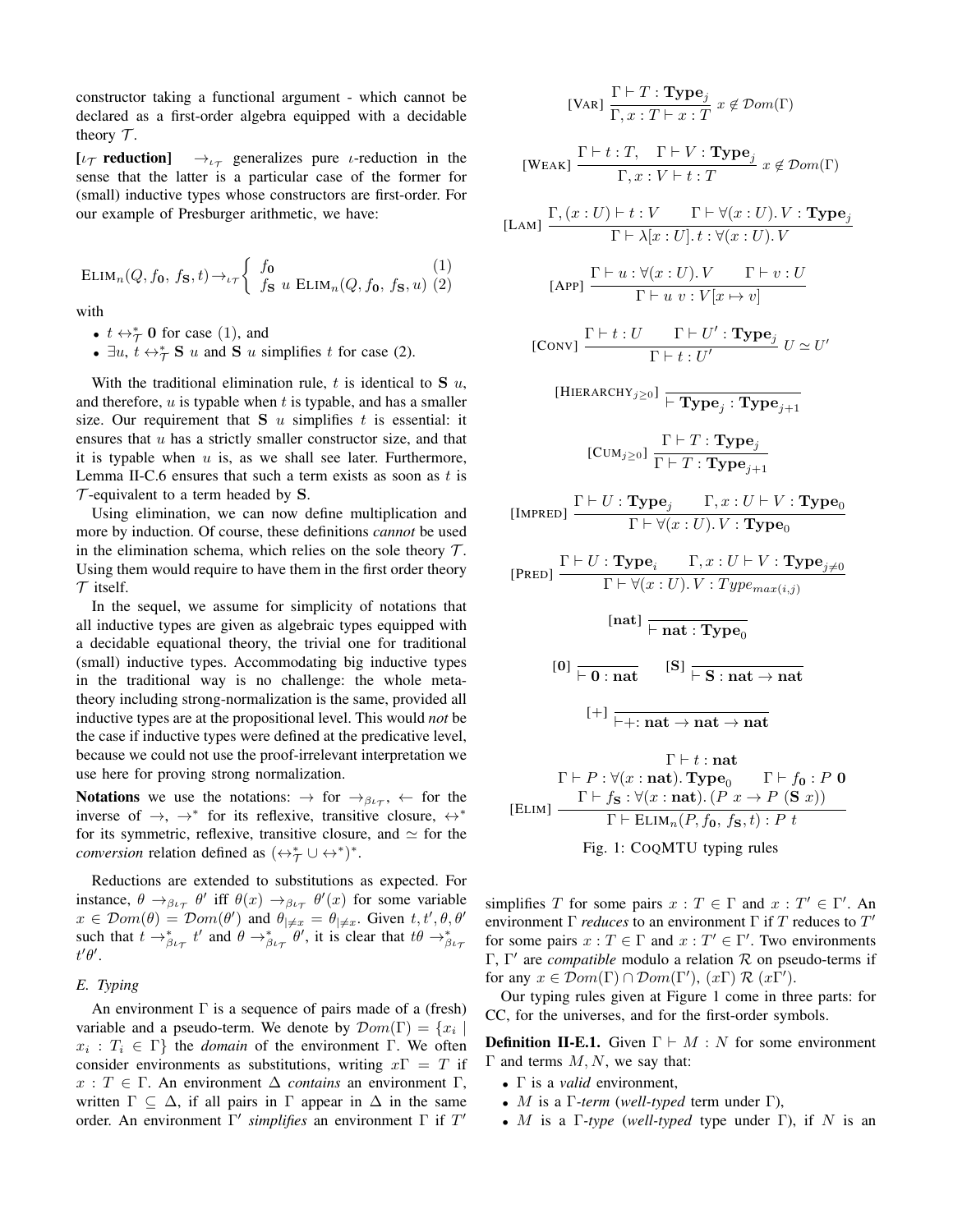universe,

- a Γ-type M is a Γ-*proposition* if  $\Gamma \vdash N$ : **Prop** for some  $N \simeq M$  and *non-propositional* otherwise,
- M is a Γ*-proof* if N is a Γ-proposition.

# III. PROPERTIES

In this section, we consider the case of the theory  $T$ defined as the fragment of Presburger arithmetic with basic type nat, constructors  $\{0, S\}$ , and defined symbols  $\{+\}$ . This assumption does not imply any loss of generality, but eases the reading. Most proofs are omitted.

# *A. Church-Rosser property*

To prove that  $\rightarrow$  is Church-Rosser, we proceed in 3 steps: Following Hindley's technique, we first define a parallel reduction (Figure 2) and show the relation between this parallel reduction and our reduction:

**Lemma III-A.1.** *For any u*, *v s.t.*  $u \rightarrow v$ *, we have*  $u \Rightarrow v$ *.* 

*Proof:* Induction on the structure of term u.

**Lemma III-A.2.** *For any u*, *v s.t.*  $u \Rightarrow v$ *, we have*  $u \rightarrow^* v$ *.* 

*Proof:* Straightforward induction on the derivation  $u \Rightarrow v$ .

[REFL] 
$$
\frac{t}{t \Rightarrow t}
$$
 [APP]  $\frac{u \Rightarrow u', v \Rightarrow v'}{u \quad v \Rightarrow u' \quad v'}$   
\n[LAM]  $\frac{U \Rightarrow U', t \Rightarrow t'}{\lambda[x:U].t \Rightarrow \lambda[x:U'].t'}$   
\n[PROD]  $\frac{U \Rightarrow U', T \Rightarrow T'}{\forall (x:U).T \Rightarrow \forall (x:U').T'}$ 

 $[ELIM]$   $\frac{P \Rightarrow P', f_0 \Rightarrow f'_0, f_s \Rightarrow f'_s, t \Rightarrow t'}{\sum_{r=1}^s P(r, f_0, f_1, f_2, f_3, f_4, f_5, f_6, f_7, f_7, f_8, f_8, f_9, f_9, f_1, f_1, f_2, f_3, f_4, f_7}}$  $ELIM<sub>n</sub>(P, f<sub>0</sub>, f<sub>S</sub>, t) \Rightarrow ELIM<sub>n</sub>(P', f'<sub>0</sub>, f'<sub>S</sub>, t')$ 

$$
[ \beta ] \frac{t \Rightarrow t', v \Rightarrow v'}{(\lambda[x : U]. t)v \Rightarrow t' \{x \mapsto v'\}}
$$

$$
[ \iota_0 ] \frac{t \Rightarrow t', t' \leftrightarrow_{\mathcal{T}}^* \mathbf{0}, f_{\mathbf{0}} \Rightarrow f'_{\mathbf{0}}}{\text{ELIM}_n(P, f_{\mathbf{0}}, f_{\mathbf{S}}, t) \Rightarrow f'_{\mathbf{0}}}
$$

$$
\lfloor t_{0} \rfloor \cdot \mathbf{ELIM}_{n}(P, f_{0}, f_{\mathbf{S}}, t) \Rightarrow f
$$

$$
P \Rightarrow P', t \Rightarrow t', f_0 \Rightarrow f'_0, f_S \Rightarrow f'_S
$$
  
\nS u simplifies t'  
\nELIM<sub>n</sub> $(P, f_0, f_S, t) \Rightarrow f'_S$  u ELIM<sub>n</sub> $(P', f'_0, f'_S, u)$   
\nFig. 2: Parallel Reduction

Then, following Jouannaud and Kirchner [12], we show the coherence and the confluence of ⇒.

**Lemma III-A.3.** For any pseudo-terms u, v, v' s.t.  $u \leftrightarrow_{\mathcal{T}}^* v$ *and*  $u \Rightarrow u'$ , there exists v' such that  $v \Rightarrow v'$  and  $u' \leftrightarrow_{\mathcal{T}}^* v'$ .

**Lemma III-A.4.** *For any pseudo-terms t, t*<sub>1</sub>, t<sub>2</sub> *s.t.*  $t \Rightarrow t_1$ ,  $t \Rightarrow t_2$ , there exist  $t'_1$ ,  $t'_2$  such that  $t_1 \Rightarrow t'_1$ ,  $t_2 \Rightarrow t'_2$  and  $t'_1 \leftrightarrow_{\mathcal{T}}^* t'_2.$ 

Finally, using usual techniques, we obtain:

**Theorem III-A.5** (Church-Rosser). *For all*  $t, u$  *such that*  $t \approx$ *u*, there exist  $t', u'$  such that  $t \to^* t', u \to^* u'$  and  $t' \leftrightarrow^* t', u'$ .

As a consequence of the Church-Rosser property, we obtain:

Corollary III-A.6. *(Universe compatibility) If*  $Type_i \simeq Type_j$ , then  $i = j$ .

Corollary III-A.7. *(Product compatibility) If*  $\forall (x : U) \cdot T \simeq \forall (x : U') \cdot T'$ , then  $U \simeq U'$  and  $T \simeq T'$ .

#### *B. Subject Reduction*

Subject reduction, as usual, requires proving properties of environments, such as weakening and strengthening, and of conversion, such as stability (under substitution), before proving the usual inversion lemma:

# Lemma III-B.1. *(Inversion)*

*(1) Let*  $\Gamma \vdash \lambda [x : W].t : \forall (x : U).V$ *. There exists* T *s.t.*  $\Gamma,(x:W) \vdash t:V$  *and*  $\forall (x:W) \ldotp T \simeq \forall (x:U) \ldotp V,$ 

- *(2) Let*  $\Gamma \vdash \mathbf{0} : T$ *. Then*  $T \simeq \mathbf{nat}$ *,*
- *(3) Let*  $\Gamma \vdash S$  *u* : *T. Then*  $\Gamma \vdash u$  : nat *and*  $T \simeq$  nat,
- *(4) Let*  $\Gamma \vdash + u \ v : T$ *. Then*  $\Gamma \vdash u, v : \textbf{nat}, T \simeq \textbf{nat}$ *,*
- *(5) Let*  $\Gamma \vdash \text{ELIM}_n(P, f_0, f_{\mathbf{S}}, t) : V$ *. Then,*  $\Gamma \vdash t : \textbf{nat}, \ \Gamma \vdash P : \forall (x : \textbf{nat}).$  **Prop**,  $\Gamma \vdash f_0 : P$  **0***,*  $\Gamma \vdash f_{\mathbf{S}} : \forall (x : \mathbf{nat}) \colon (P \ x \to P \ (\mathbf{S} \ x)) \ and \ P \ t \simeq V.$

The last step before subject-reduction is the proof of a very specific form of  $\mathcal T$ -irrelevance:

**Lemma III-B.2** (*T*-irrelevance). *Assume that*  $\Gamma \vdash t : T$  *and*  $t'$  simplifies  $t$ . Then  $\Gamma \vdash t'$ : T.

*Proof:* The proof is by induction on  $\Gamma \vdash t : T$ , by case on the last rule used. Most cases are straightforward, except the [APP] one, when  $t = \hat{t}\theta_t$  is a non-alien term, which needs some properties of the simplification relation.

Now, we finally can show:

**Theorem III-B.3.** *(Subject reduction) Let*  $\Gamma \vdash t : T$  *and*  $t \rightarrow$  $t'.$  Then  $\Gamma \vdash t' : T$ .

As usual, the proof is by induction on  $\Gamma \vdash t : T$ , proving simultaneously the two following properties:

- (1) if  $\Gamma$  reduces to  $\Gamma'$ , then  $\Gamma' \vdash t : T$ , and
- (2) if t reduces to t', then  $\Gamma \vdash t' : T$ .

Most cases are routine, except the [APP] and [ELIM] ones (which require the use of the  $\mathcal T$ -irrelevance) for (1), and the [VAR] one for  $(2)$ .

# *C. Universal environment* E

In the calculus of constructions, types belong to the impredicative universe  $Type_0$ . With cumulativity, a type in COQMTU may belong to several universes. Furthermore, convertible types may belong to different sets of universes.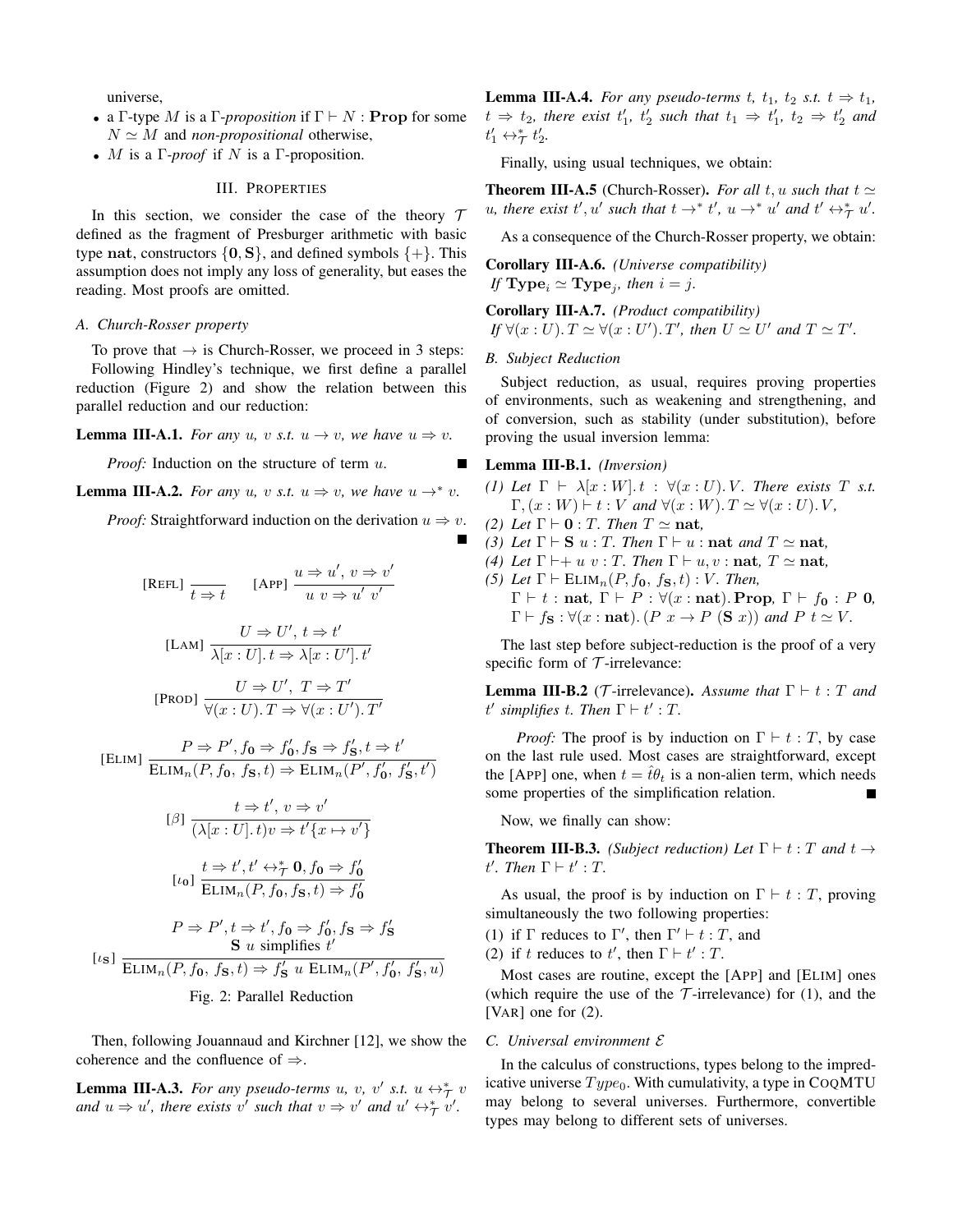Since convertible types may not have the same set of free variables, carrying typing judgments across conversions raises a technical difficulty solved first thanks to Luo's universal typing environment:

**Definition III-C.1.** An infinite sequence of the form  $\mathcal{E} =$  $\{e_i : E_i\}_{i \geq 0}$  such that  $e_k = e_l$  implies  $k = l$  is a *universal environment* if for any pseudo-term A and  $\text{Type}_p$  such that  $\mathcal{E}^j \vdash A$ : Type<sub>p</sub> and for any natural number j, there exists  $k > j$  such that  $E_k = A$ .

Being defined by a closure property, universal environments exist and can be constructed by using a diagonal enumeration argument. Given a universal environment  $\mathcal{E}$ , we denote by  $\mathcal{E}^i$ the environment  $\{e_j : E_j\}_{j \leq i}$ . A is an  $\mathcal{E}$ -type if  $\mathcal{E}^i \vdash A : T$ for some i, written  $\mathcal{E} \vdash A : T$ .

# *D. Level of* E*-types*

**Definition III-D.1.** Let  $A$ ,  $B$  be  $\mathcal{E}$ -types.  $A$  is smaller than B in the *cumulativity* relation, written  $A \preceq B$ , iff one of the following properties holds:

- (1)  $A \simeq B$ , and A, B are not equivalent to a universe, nor to a product,
- (2)  $A \simeq \textbf{Type}_i, B \simeq \textbf{Type}_j$ , and  $i \leq j$ ,
- (3)  $A \simeq \forall (x : A_1) \ldotp A_2, B \simeq \forall (x : B_1) \ldotp B_2, A_1 \simeq B_1$  and  $A_2 \preceq B_2$ .

This definition by induction on the structure of types makes sense because of Corollaries III-A.7 and III-A.6. We get:

Lemma III-D.2. *Cumulativity is a quasi-order on* E*-types with conversion as its associated equivalence relation, and whose strict part*  $\succ$  *is well-founded.* 

Being well-founded, cumulativity allows us choosing a *minimum type* - up to conversion - among all possible types of a typable term t in an environment Γ, written  $T_{\Gamma}(t)$ .

We now move to the minimum universe of a type.

**Definition III-D.3.** The level  $\mathcal{L}(A)$  of an  $\mathcal{E}\text{-type } A$  is the minimum natural number j such that  $\mathcal{E} \vdash B$  : Type<sub>j</sub> for some  $\mathcal{E}\text{-type }B$  such that  $A \simeq B$ .

**Lemma III-D.4.** *Let*  $A, B$  *be*  $\mathcal{E}\text{-types.}$ 

*(1)* If  $A \prec B$ *, then*  $\mathcal{L}(A) \leq \mathcal{L}(B)$ *. (2) In particular,*  $\mathcal{L}(A) = \mathcal{L}(B)$  *if*  $A \simeq B$ *.* 

**Lemma III-D.5.** Let N be a term such that  $\mathcal{E}^k \vdash N : E_{k+1}$ *and B be an*  $\mathcal{E}^{k+1}$ -type. Then,  $\mathcal{L}(B\{e_{k+1} \mapsto N\}) \le \mathcal{L}(B)$ .

*Proof:* Suppose  $p = \mathcal{L}(B) < \mathcal{L}(B\{e_{k+1} \mapsto N\}) = j$ . By definition, there exists  $B' \simeq B$  such that  $\mathcal{E} \vdash B'$ : **Type**<sub>p</sub>. By Theorem III-A.5 and Lemma II-C.6, we have the following diagram:



By subject reduction twice:  $\mathcal{E} \vdash B'_1$ : Type<sub>p</sub> and  $B_1$  is an  $\mathcal{E}^{k+1}$  type. By Lemma II-C.6,  $B_s$  simplifies  $B'_1$  and  $B_1$ , hence  $\mathcal{E} \vdash B_s$ : Type<sub>p</sub> and  $B_s$  is an  $\mathcal{E}^{k+1}$  type by  $\mathcal{T}$ irrelevance. Thus  $\mathcal{E}^{k+1}$   $\vdash B_s$  : **Type**<sub>p</sub> by weakening. By stability,  $\mathcal{E}^k \vdash B_s\{e_{k+1} \mapsto N\}$  :  $\mathbf{Type}_p$ . By weakening again,  $\mathcal{E} \vdash B_s \{e_{k+1} \mapsto N\}$ : Type<sub>p</sub>. Since  $B_s \{e_{k+1} \mapsto$  $N$ }  $\simeq$   $B\{e_{k+1} \mapsto N\}$  by Lemma II-C.2, by definition  $\mathcal{L}(B\{e_{k+1} \mapsto N\}) = j \leq p$ , a contradiction. As an easy corollary, we get:

**Lemma III-D.6.** *Let*  $(M \ N)$  *be an*  $\mathcal{E}\text{-term}$ *. Then:* 

$$
\mathcal{L}(T_{\mathcal{E}}(M\ N)) \leq \mathcal{L}(T_{\mathcal{E}}(M)).
$$

**Lemma III-D.7.** *Let*  $M \simeq N$  *be*  $\mathcal{E}\text{-types}$ *, then* 

*(1)*  $T_{\mathcal{E}}(M)$  *and*  $T_{\mathcal{E}}(N)$  *are convertible or have the same form. (2) Especially, if*  $T_{\mathcal{E}}(M)$  *is an*  $\mathcal{E}$ *-proposition, then*  $T_{\mathcal{E}}(N)$  *is also an* E*-proposition.*

## IV. STRONG NORMALIZATION

Calculi with universes were introduced by Luo [3], who showed strong normalization of ECC by clearly separating predicative reductions, defined below, from those which are not.

Definition IV-.8. The *main term* of a redex R is

(1) itself if R is a  $i\tau$ -redex, or

(2) the term  $M$  if  $R$  is the  $\beta$ -redex  $M$   $N$ .

If a redex  $R$  is an  $\mathcal E$ -term, we say that  $R$  is *predicative* iff  $\mathcal{L}(T_{\mathcal{E}}(M)) > 0$ , where M is the main term of R.

All  $\iota_{\mathcal{T}}$ -redexes are *impredicative*, while  $\beta$ -redexes can be predicative or impredicative. Reducing predicative β-redexes yields *predicative reduction*.

Luo showed that ECC predicative  $\beta$ -reduction enjoys normal-forms, a crucial property ensuring that impredicativity is restricted to the propositional level. Furthermore, normal forms have a simple structure which can be used to define interpretations "a la Girard" thanks to a (technically extremely complex) well-founded order on types.

We follow the same proof, with modifications detailed below.

*a) Step 1:* We show that predicative reduction enjoys normal forms.

Luo's proof uses the fact that forbidding strong elimination principles for types in the impredicative layer makes proofirrelevance admissible: the whole construction (being the order on types or the interpretation of types as saturated sets) never discriminates proofs.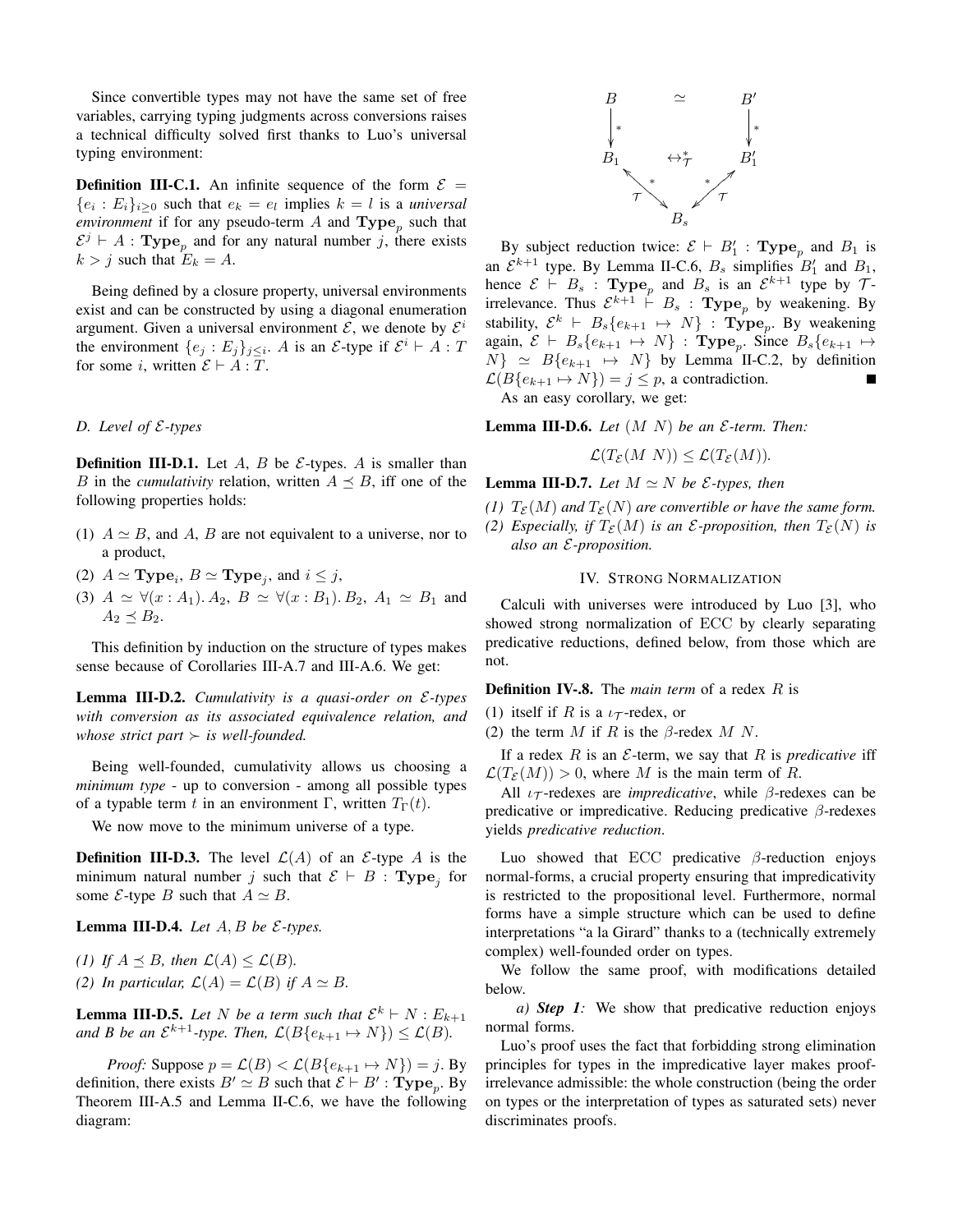Since nat only allows weak eliminations, we can extend this irrelevance to first-order terms. This is made by putting nat in Type<sub>0</sub>: proof-irrelevance subsumes the identification of first-order terms by  $\leftrightarrow_{\mathcal{T}}^*$ .

We have to adapt the notion of base terms (corresponding to types that are neither products nor universes) to cope with the new term constructors:

Definition IV-.9. *Base terms* are: the variables, the type constant nat, applications of the form  $(M N)$  with M a base term.

Sometimes, we also need a notion of *object-level base terms* which includes terms of the form  $ELIM_n(Q, f_0, f_S, t)$  where t does not simplify to terms of the form  $\bf{0}$  or  $\bf{S}$  u. Other definitions such as the degree and quasi-normal forms (which we also call predicative quasi-normal forms) are unchanged, bearing in mind that our notion of level is shifted by 1 (the impredicative level is 0 here while it was  $-1$  in Luo's proof). The proof of properties of the degree are adapted easily. The case of  $T$  constants is similar to the variable case, and we take care of the ELIM case simply by applying the induction hypotheses (just like in the abstraction case). Also, redexes of maximum level (greater than 0) cannot be  $i\tau$ -redexes, but only redexes of the predicative reduction.

The quasi-normalization lemma can now be proved. Its main corollary is a characterization of types in predicative quasinormal form:

Theorem IV-.10. *Every* E*-type can be reduced to some* predicative normal form*, which is either: a universe, a product, or a base term.*

*Proof:* Again, proving that an  $\mathcal{E}$ -type t has a predicative quasi-normal form  $t'$  follows Luo's proof. The extra cases are either immediate or follow easily from the induction hypothesis (ELIM case).

Then, we show by structural induction that  $t'$  has the appropriate form. By subject reduction,  $t'$  is an  $\mathcal{E}\text{-type}$ . We treat the case where  $t' = (M \ N)$ . If  $M \in \mathcal{X}$ , then  $t'$  is a base term. If  $M = \lambda[x:U]$ , v, then  $T_{\mathcal{E}}(M) \simeq \forall (x:U)$ , V, by the assumption that  $t'$  is in predicative quasi-normal form, hence  $\mathcal{L}(T_{\mathcal{E}}(M)) = \mathcal{L}(\forall (x:U). V) = 0$ . By Rule [IMPRED],  $\mathcal{L}(V) = 0$ . By rule [APP],  $\mathcal{E} \vdash t' : V\{x \mapsto N\}$ . By Lemma III-D.5,  $\mathcal{L}(V\{x \mapsto N\}) = 0$ , hence t' is an  $\mathcal{E}$ proof, contradicting our assumption. If  $M$  is an application, we conclude by application of the induction hypothesis and from the definition of base terms.

*b) Step 2:* Define a complexity measure for types.

**Definition IV-.11.** Given an  $\mathcal{E}$ -type A with quasi-normal form B, its *degree*  $\mathcal{D}(A)$  is defined by case on B:

- (1) if B is **Type**<sub>i</sub> or a base term, then  $\mathcal{D}(A) = 1$ , and
- (2) if  $B = \forall (x : C)$ . D, then  $D(A) = max\{D(C), D(D)\}+1$ .

The *complexity*  $\beta(A)$  of an *E*-type A is defined as the pair  $\beta(A)$  made of its *level*  $\mathcal{L}(A)$  and its *degree*  $\mathcal{D}(A)$ . Complexities are compared lexicographically in the order

 $\gg = (\ge, >)_{lex}$ . While these notions are inspired from [3], the presentation here is much simpler.

Degree and level of an  $\mathcal{E}$ -type enjoy very similar properties:

Lemma IV-.12. *if* A*,* B *are* E*-types, then*

*(1)*  $\mathcal{D}(A) = \mathcal{D}(B)$  *if*  $A \simeq B$ *, (2)*  $\mathcal{D}(A) \leq \mathcal{D}(B)$  *if*  $A \preceq B$ *.* 

**Lemma IV-.13.** Assume that  $\mathcal{E}^i \vdash N : E_{k+1}$  and that B is *a*  $\mathcal{E}^{k+1}$ -type. If  $\mathcal{L}(E_{k+1}) \leq \mathcal{L}(B)$  and  $\mathcal{L}(B) = \mathcal{L}(B\{e_{k+1} \mapsto$  $N\}$ *), then*  $\mathcal{D}(B\{e_{k+1} \mapsto N\}) \leq \mathcal{D}(B)$ *.* 

We can lift them to complexities:

Lemma IV-.14. *Let* A *and* B *be* E*-types. Then*

*(1)*  $\beta(A) \leq_{lex} \beta(B)$  *if*  $A \preceq B$ *, and (2)*  $\beta(A) = \beta(B)$  *if*  $A \simeq B$ .

**Lemma IV-.15.** Let A be a  $\mathcal{E}$ -type with  $\forall (x : A_1)$ .  $A_2$  as *predicative normal form. Then*

*(1)*  $\beta(A_i) <_{lex} \beta(A)$  *for*  $i = 1, 2$ *, and* 

*(2)*  $\beta(A_2\{x \mapsto N\}) \leq_{lex} \beta(A)$ ,  $\forall N \text{ s.t. } \mathcal{E} \vdash N : A_1$ .

*c) Step 3:* Strong normalization of COQMTU.

Strong normalization of COQMTU is proved by Tait and Girard's method. Adapting [3], the interpretation of types is defined by induction on their complexity, which we proceed to do now. Using Rule [CONV], we can assume without loss of generality that predicative types are minimum.

# *A. Saturated sets*

Definition IV-A.1. We define the *key redex* of an application to be the leftmost outermost redex of a term:

- (1) If  $M$  is a redex, then  $M$  is the key redex of itself.
- (2) Otherwise, the key redex of  $(M\ N)$  is the key redex, if any, of M.

Contracting the key redex of M yields the term  $red_k(M)$ .

**Definition IV-A.2.** Given an  $\mathcal{E}$ -type A, let  $\mathcal{SN}(A)$  be the set of all strongly normalizable terms M such that  $\mathcal{E} \vdash M : A$ . A set S is said to be A*-saturated* if and only if

- (S1)  $S \subseteq S\mathcal{N}(A)$ .
- (S2) If  $M \in \mathcal{SN}(A)$  is a base term, then  $M \in S$ ,
- (S3) If  $M \in \mathcal{SN}(A)$  and  $red_k(M) \in S$ , then  $M \in S$ .

The set of all A-saturated sets is denoted by  $Sat(A)$ .

# *B. Valuations*

Let  $\pi$  be an arbitrary new value that will serve to interpret terms of a specific type.

**Definition IV-B.1.** The set of possible values  $V(M)$  of an  $\mathcal{E}$ term M is defined by induction on its minimum type  $T_{\mathcal{E}}(M)$ , assumed to be in quasi-normal form:

- (1) If  $T_{\mathcal{E}}(M)$  is an universe, then  $V(M) = Sat(M)$ ,
- (2) If  $T_{\mathcal{E}}(M)$  is an *E*-proposition or a base term, then  $V(M) = {\pi}$
- (3) If  $T_{\mathcal{E}}(M) = \forall (x : A_1) \ldotp A_2$ , then  $V(M)$  is the set of functions  $f$  satisfying the following three properties: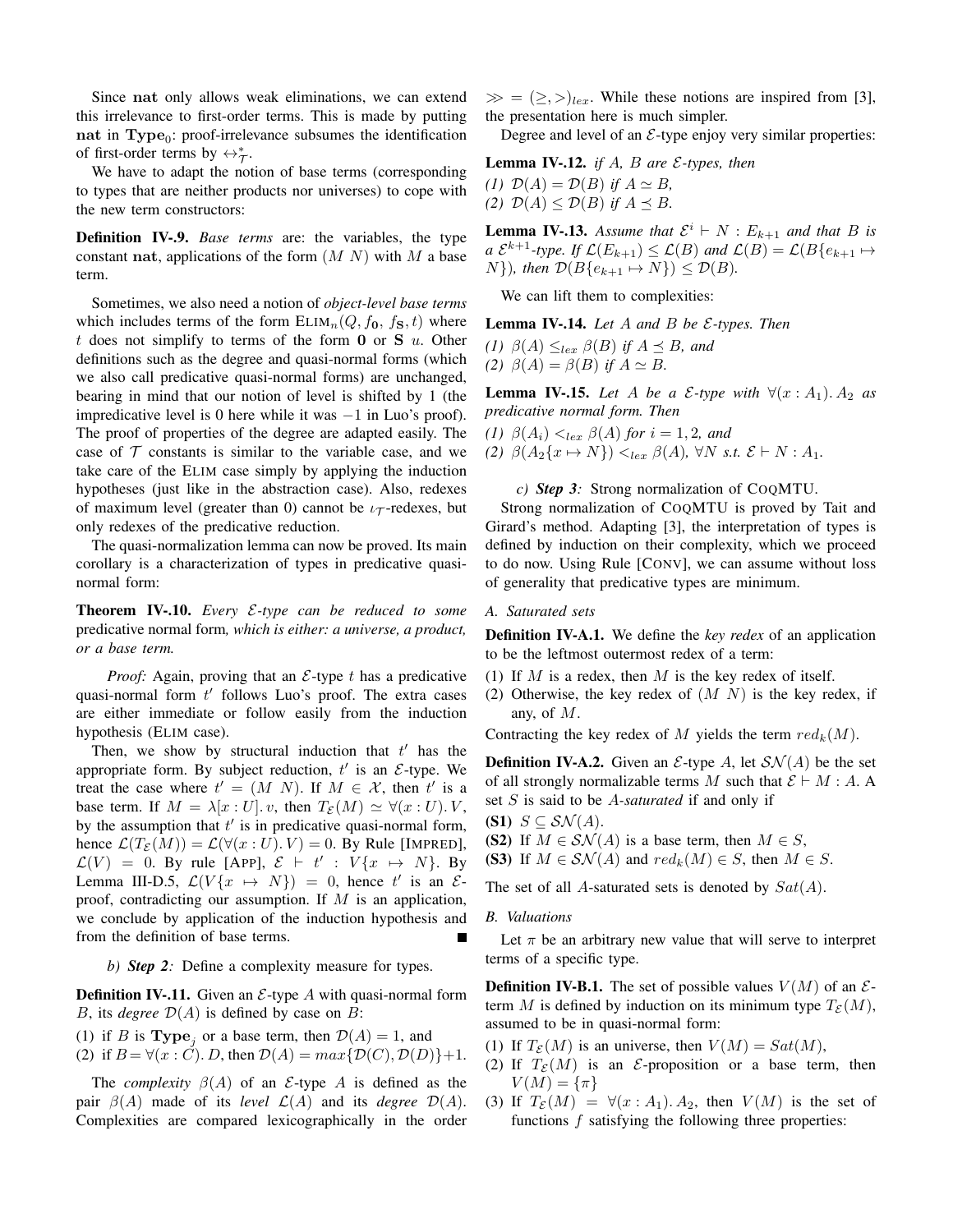- (a)  $\mathcal{D}om(f) = \{(N, v) | \mathcal{E} \vdash N : A_1, v \in V(N)\}\$
- (b)  $f(N, v) \in V(MN)$  for  $(N, v) \in \mathcal{D}om(f)$
- (c)  $f(N, v) = f(N', v)$  for  $(N, v), (N', v) \in \mathcal{D}om(f)$ such that  $N \simeq N'$

This definition makes sense: predicative normal forms exist and are of the four possible forms above by Theorem IV-.10, recursive calls operate on terms whose types have a strictly smaller complexity by Lemmas IV-.14 and IV-.15, and condition  $(c)$  is easy to ensure.

The following two properties are proved by induction on the complexity of predicative types in normal form:

**Lemma IV-B.2.** *Let*  $M, N$  *be*  $\mathcal{E}\text{-types such that } M \simeq N$ . *Then*  $V(M) = V(N)$ *.* 

**Lemma IV-B.3.** *Let* M *be a*  $\mathcal{E}$ *-term. Then*  $V(M) \neq \emptyset$ *.* 

**Definition IV-B.4.** Given k, an  $\mathcal{E}$ -assignment is a substitution  $\phi$  of domain  $\mathcal{D}om(\mathcal{E}^k)$  such that  $\mathcal{E} \vdash \phi(e_i) : \phi(E_i)$ .

An *E*-valuation is a pair  $\rho = (\phi, val)$  such that  $\phi$  is an E-assignment and val is a function from  $Dom(\phi)$  to the set of terms such that  $val(e_i) \in V(\phi(e_i)).$ 

Let A be an  $\mathcal{E}^k$ -type. By definition of  $\mathcal{E}$ , there exists some  $m \geq k$  such that  $e_m : A \in \mathcal{E}$ .

# *C. Interpretation of terms*

We can now build a model of terms "a la Girard" and go through the usual sequence of properties to show its soundness.

**Definition IV-C.1.** Let  $\rho = (\phi, val)$  be an *E*-valuation. The evaluation  $Eval<sub>o</sub>(M)$  of an  $\mathcal E$ -term M is defined by induction on its structure as follows:

- (1) M is an *E*-proof. Then  $Eval_{\rho}(M) = \pi$ .
- (2) M is an universe or nat. Then  $Eval_{\rho}(M) = \mathcal{SN}(M)$ .
- (3) M is a variable. Then  $Eval<sub>o</sub>(M) = val(M)$ .
- (4)  $M = \forall (x : M_1)$ . M<sub>2</sub>. Suppose that  $x \notin \mathcal{D}om(\rho)$ . Then  $Eval<sub>o</sub>(M)$  is the set of terms F, s.t.
	- (a)  $\mathcal{E} \vdash F : \phi(M)$ ,
	- (b)  $FN \in \text{Eval}_{\rho'}(M_2)$  for every  $\mathcal{E}\text{-valuation } \rho' =$  $(\phi', val')$  extending  $\rho$  such that  $\phi'(x) = N \in$  $Eval<sub>o</sub>(M<sub>1</sub>).$
- (5)  $M = \lambda[x : M_1]$ .  $M_2$ . Suppose that  $x \notin \mathcal{D}om(\rho)$ . Then  $Eval<sub>o</sub>(M)$  is a function f such that
	- (a)  $\mathcal{D}om(f) = \{(N, v) | \mathcal{E} \vdash N : \phi(M_1), v \in V(N)\},\$ (b)  $f(N, v) = Eval_{\rho'}(M_2)$  for  $(N, v) \in \mathcal{D}om(f)$ , and  $\rho'$  extends  $\rho$  such that  $\rho'(x) = (N, v)$ .
- (6)  $M = (M_1 M_2)$ . Then,  $Eval<sub>o</sub>(M) =Eval<sub>o</sub>(M<sub>1</sub>)(\phi(M<sub>2</sub>),Eval<sub>o</sub>(M<sub>2</sub>)).$

# Lemma IV-C.2. *(Well-definedness of interpretations)*

- *Let*  $\rho = (\phi, val)$  *be an E-valuation and* M *an E-term.*
- *(1)* Assume that  $\rho' = (\phi', val')$  is an *E*-valuation such that  $\phi(M) \simeq \phi'(M)$  and  $val(x) = val'(x)$  for every  $x \in$  $FV(M)$ *. Then*  $Eval<sub>o</sub>(M) =Eval<sub>o'</sub>(M)$ ,
- (2)  $Eval<sub>\rho</sub>(M) \in V(\phi(M))$ *, hence*  $Eval<sub>\rho</sub>(M)$  *is a*  $\phi(M)$ *saturated set.*

*Proof:* By mutual induction on the structure of M.

Before the soundness proof, we prove two lemmas to show that evaluation is stable and monotonic.

**Lemma IV-C.3.** Let  $M, N$  be terms,  $\rho = (\phi, val)$  and *interpretation,* x *a* variable such that  $x \notin Dom(\rho)$ , and  $\rho' = (\phi', val')$  *extending*  $\rho$  *with*  $\rho'(x) = (\phi(N), Eval_{\rho}(N)).$ *Then*  $Eval_{\rho}(M\{x \mapsto N\}) =Eval_{\rho'}(M)$ .

*Proof:* By induction on the structure of M.

**Lemma IV-C.4.** Let  $M, N$  be  $\mathcal{E}$ -terms and  $\rho$  be an  $\mathcal{E}$ *valuation.*

- *(1)* Assume that  $M \simeq N$ . Then  $Eval<sub>o</sub>(M) =Eval<sub>o</sub>(N)$ .
- *(2) Assume that* M, N are *E*-types such that  $M \preceq N$ . Then  $Eval<sub>\rho</sub>(M) \subseteq eval<sub>\rho</sub>(N).$

*Proof:* By induction on the structure of M.

The proof of soundness follows:

# Lemma IV-C.5. *(Soundness)*

Let  $\mathcal{E}^k \vdash M : A$  *and*  $\rho = (\phi, val)$  *an*  $\mathcal{E}$ -valuation such that  $\phi(e_i) \in Eval_{\rho}(E_i)$ . Then,  $\phi(M) \in Eval_{\rho}(A)$ .

*D. Strong Normalization and Consistency*

Theorem IV-D.1. *(Strong Normalization) Let*  $\Gamma \vdash t : T$ *. Then t is strongly normalizable.* 

*Proof:* By induction on the length of the environment Γ. Assume first that  $\Gamma$  is empty. By Lemmas IV-C.5, IV-C.2 and property of variables,  $t = \phi(t) \in Eval_{\phi}(T) \in V(\phi(A)),$ hence t is strongly normalizable. Let now  $\Gamma = \Gamma', x : M$ . Applying the rule [LAM] and the induction hypothesis yields the conclusion.

**Theorem IV-D.2.** *(Consistency)*  $\nvdash M : \forall (P : \textbf{Prop}).P$ 

*Proof:* By Theorem IV-D.1, there is a normal proof that can be chosen minimum in size. We reason as usual by contradiction. The only delicate case is when  $M =$ ELIM<sub>n</sub>(Q, f<sub>0</sub>, f<sub>S</sub>, t). By inversion,  $\vdash t$  : nat. Since the environment is empty,  $t$  is ground. Since it is in normal-form, it must be algebraic, hence equivalent to a constructor term and M cannot be in normal form, a contradiction.

We end up with the decidability of type-checking in COQMTU. As usual, if we check  $\Gamma \vdash t : T$ , we first define an algorithm of type inference and prove its correctness and completeness. This algorithm first checks whether  $\Gamma$  is valid and then gives t the minimum type  $T_{\Gamma}(t)$  under Γ. Then, we prove the decidability of  $\simeq$  and  $\prec$  by using Theorem III-A.5 and Theorem IV-D.1. Finally, we check whether  $T_{\Gamma}(t) \preceq T$ . Therefore,

Theorem IV-D.3. *Type checking in* COQMTU *is decidable.*

# V. IMPLEMENTATION

A new version of COQ based on this work is available at http://strub.nu/research/coqmt/.